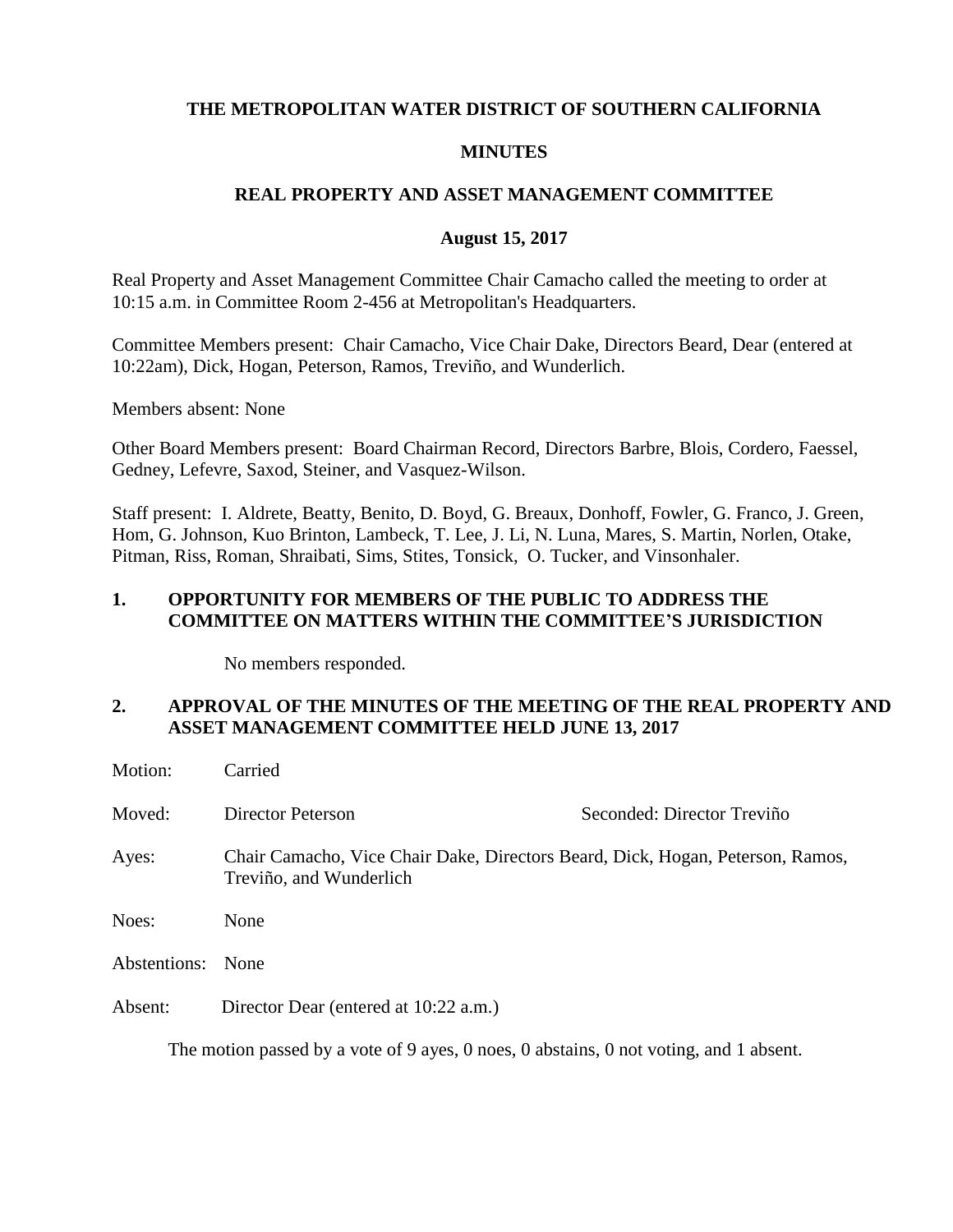# **3. CONSENT CALENDAR ITEMS – ACTION**

| $7 - 3$            | Subject:           | Adopt CEQA determination and authorize granting a permanent easement<br>amendment for gas pipelines to Southern California Gas Company on<br>Metropolitan-owned property located in the county of Los Angeles. |                                                                                                                                                                                                                                                                                                                    |  |
|--------------------|--------------------|----------------------------------------------------------------------------------------------------------------------------------------------------------------------------------------------------------------|--------------------------------------------------------------------------------------------------------------------------------------------------------------------------------------------------------------------------------------------------------------------------------------------------------------------|--|
| Presented by: None |                    |                                                                                                                                                                                                                |                                                                                                                                                                                                                                                                                                                    |  |
|                    | Motion:            | Adopt CEQA determination and authorize granting a permanent easement to the<br>Southern California Gas Company.                                                                                                |                                                                                                                                                                                                                                                                                                                    |  |
| Moved:             |                    | Director Treviño                                                                                                                                                                                               | Seconded: Director Beard                                                                                                                                                                                                                                                                                           |  |
| Ayes:              |                    | Chair Camacho, Vice Chair Dake, Directors Beard, Dick, Hogan, Peterson,<br>Ramos, Treviño, and Wunderlich                                                                                                      |                                                                                                                                                                                                                                                                                                                    |  |
| Noes:              |                    | None                                                                                                                                                                                                           |                                                                                                                                                                                                                                                                                                                    |  |
| Abstentions:       |                    | None                                                                                                                                                                                                           |                                                                                                                                                                                                                                                                                                                    |  |
| Absent:            |                    | Director Dear (entered at 10:22 a.m.)                                                                                                                                                                          |                                                                                                                                                                                                                                                                                                                    |  |
|                    |                    | The motion passed by a vote of 9 ayes, 0 noes, 0 abstain, and 1 absent.                                                                                                                                        |                                                                                                                                                                                                                                                                                                                    |  |
| $7 - 4$            | Subject:           |                                                                                                                                                                                                                | Adopt CEQA determination and enter into four long-term license agreements<br>with the Southern California Edison Company and one long-term license<br>agreement with Blythe Energy, Inc., for electrical transmission facilities on<br>Metropolitan's fee-owned property in San Bernardino and Riverside Counties. |  |
|                    | Presented by: None |                                                                                                                                                                                                                |                                                                                                                                                                                                                                                                                                                    |  |
|                    | Motion:            |                                                                                                                                                                                                                | Adopt CEQA determination and authorize Metropolitan to allow the Southern<br>California Edison Company and Blythe Energy, Inc. land use and access rights to<br>their facilities on Metropolitan-fee owned property via license agreements.                                                                        |  |
| Moved:             |                    | Director Treviño                                                                                                                                                                                               | Seconded: Director Beard                                                                                                                                                                                                                                                                                           |  |
| Ayes:              |                    | Ramos, Treviño, and Wunderlich                                                                                                                                                                                 | Chair Camacho, Vice Chair Dake, Directors Beard, Dick, Hogan, Peterson,                                                                                                                                                                                                                                            |  |
| Noes:              |                    | None                                                                                                                                                                                                           |                                                                                                                                                                                                                                                                                                                    |  |
| Abstentions:       |                    | None                                                                                                                                                                                                           |                                                                                                                                                                                                                                                                                                                    |  |
| Absent:            |                    | Director Dear (entered at 10:22 a.m.)                                                                                                                                                                          |                                                                                                                                                                                                                                                                                                                    |  |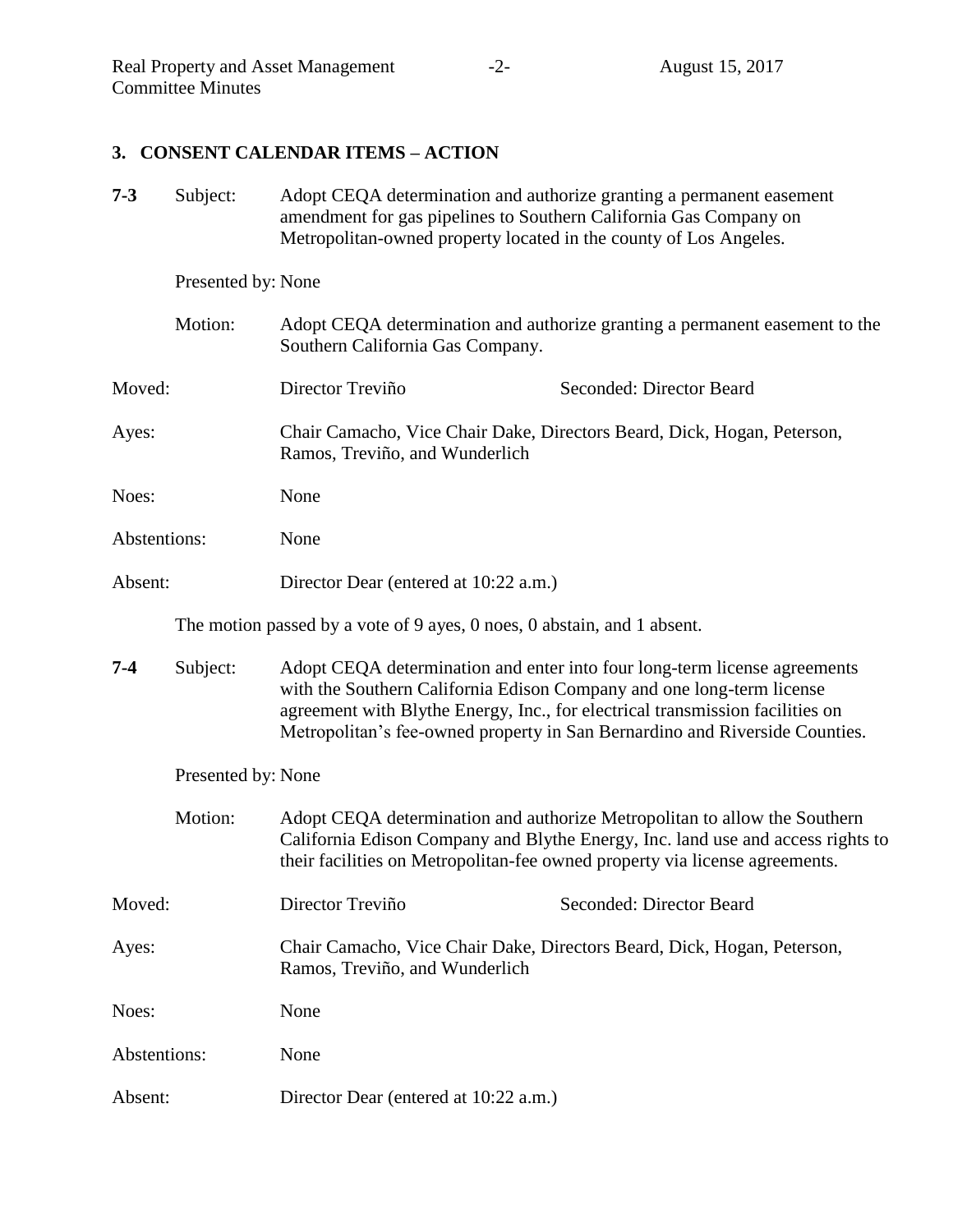The motion passed by a vote of 9 ayes, 0 noes, 0 abstain, and 1 absent.

## **4. OTHER BOARD ITEMS - ACTIONS**

None

## **5. BOARD INFORMATION ITEMS**

None

## **6. COMMITTEE ITEMS**

a. Subject: Bay-Delta Quarterly Update

Presented by: None

This item was deferred.

b. Subject: Diamond Valley Lake Quarterly Report

Presented by: Patty Fowler, Program Manager

Ms. Fowler gave a brief presentation on Diamond Valley Lake's Memorandum of Intent and project updates, which included the marina sanitation facility and the east dam electrical upgrades.

# **7. MANAGEMENT REPORT**

a. Subject: Real Property Management Manager's Report

Presented by: Lilly Shraibati, Manager, Real Property Group

Mrs. Shraibati informed the committee that the Real Property quarterly report is available for review. She mentioned that there will not be a Real Property and Asset Management meeting held in September but will resume in October 2017.

## **8. FOLLOW-UP ITEMS**

None

# **9. FUTURE AGENDA ITEMS**

Director Peterson asked for an update on analyzing potential leases for wind farms on Metropolitan's desert property.